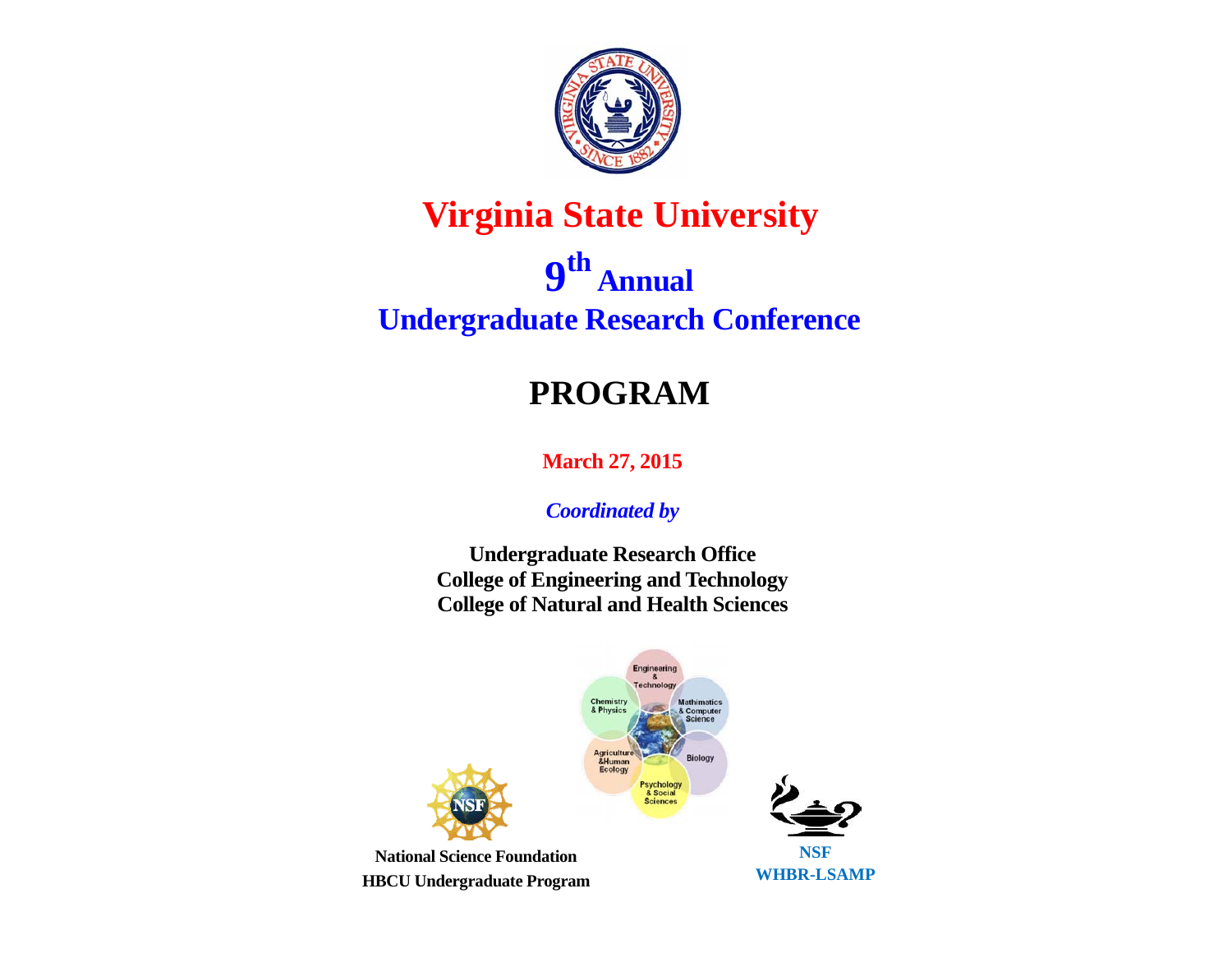The VSU Annual Undergraduate Research Conference is a gathering of students, faculty, and administrators from VSU and other institutions.

The conference is held annually each spring and includes oral and poster presentations by undergraduate students about their research in science, technology, engineering, agriculture and mathematics (STEAM), education, and health disparities. The conference is co-sponsored by the National Science Foundation (NSF) HBCU-UP Program and the NSF Louise Stokes Alliance for Minority Participation Program (LS-AMP). VSU recognizes the importance of research and encourages STEAM students to participate in research while earning their degree.

## *Participating Institutions for the VSU 9th Annual Undergraduate Research Conference*

Bowie State University College of William and Mary Howard university Hampton University Norfolk State University Virginia State University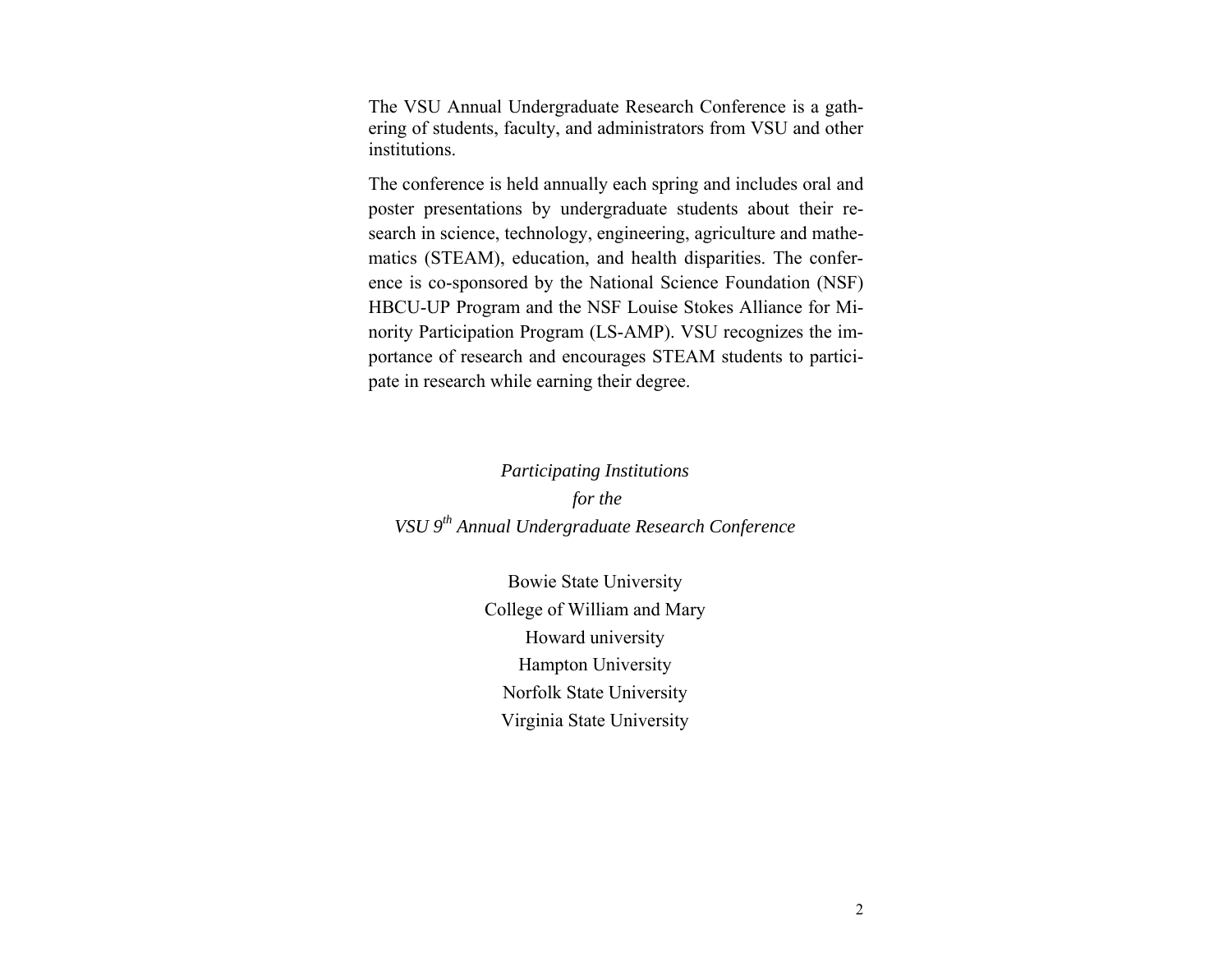| <b>MORNING</b> | <b>OPENING SESSION</b><br><b>Engineering Bldg—Auditorium</b>                                                                                                      |
|----------------|-------------------------------------------------------------------------------------------------------------------------------------------------------------------|
| $8:00 - 9:00$  | Registration - Engineering Bldg, Room 119                                                                                                                         |
| $9:00 - 9:15$  | Introduction - Dr. Ali Ansari<br>Welcome - Dr. W. Weldon Hill<br>Remarks - Dr. Keith Williamson<br>Ms. Patrice Randall                                            |
| $9:20 - 12:00$ | <b>Oral Presentations - Engineering Bldg</b><br>Oral Presentations will be in the Engineering Bldg.<br>Rooms: 119, 302, 313                                       |
| $12:00 - 1:30$ | Plenary Session - Jones Dining Hall, 2nd Floor<br>(Pre-registered participants only)<br>Remarks: Dr. Pamela Hammond<br>Introduction of speaker: Mr. Freddie Jones |
|                | <b>Guest Speaker: Ms. Grindly Johnson</b>                                                                                                                         |



Ms. Grindly Johnson Deputy Secretary of Transportation Commonwealth of Virginia

Ms. Johnson previously served as the Chief of Administration at the Virginia Department of Transportation, where she directed the divisions of Civil Rights, Communications, Human Resources, Administrative Services, Learning Center, and Safety and Performance Management for the third largest transportation agency in the nation. She spearheaded the development of the commonwealth's first Business Opportunity and Workforce Development Center – one of only 15 in the nation – to provide disadvantaged business enterprise firms the tools needed to compete for federal-aided contracts.

Ms. Johnson previously served as the agency's Chief of Equal Business and Employee Opportunity, as well as in a number of private-sector positions as an accountant, financial analyst and community relations consultant. She holds a Bachelor's of Science Degree in Accounting from Norfolk State University and has received many community awards and recognitions, including the Community Star for Girls Inc., the fellow for the Sorenson Institute of Political Leadership, and the fellow for the American Swiss Young Leaders.

2:00 - 4:00 *Poster Presentations - Foster Hall, Room 200 Session I: 2:00 - 3:00 Session II: 3:00 - 4:00*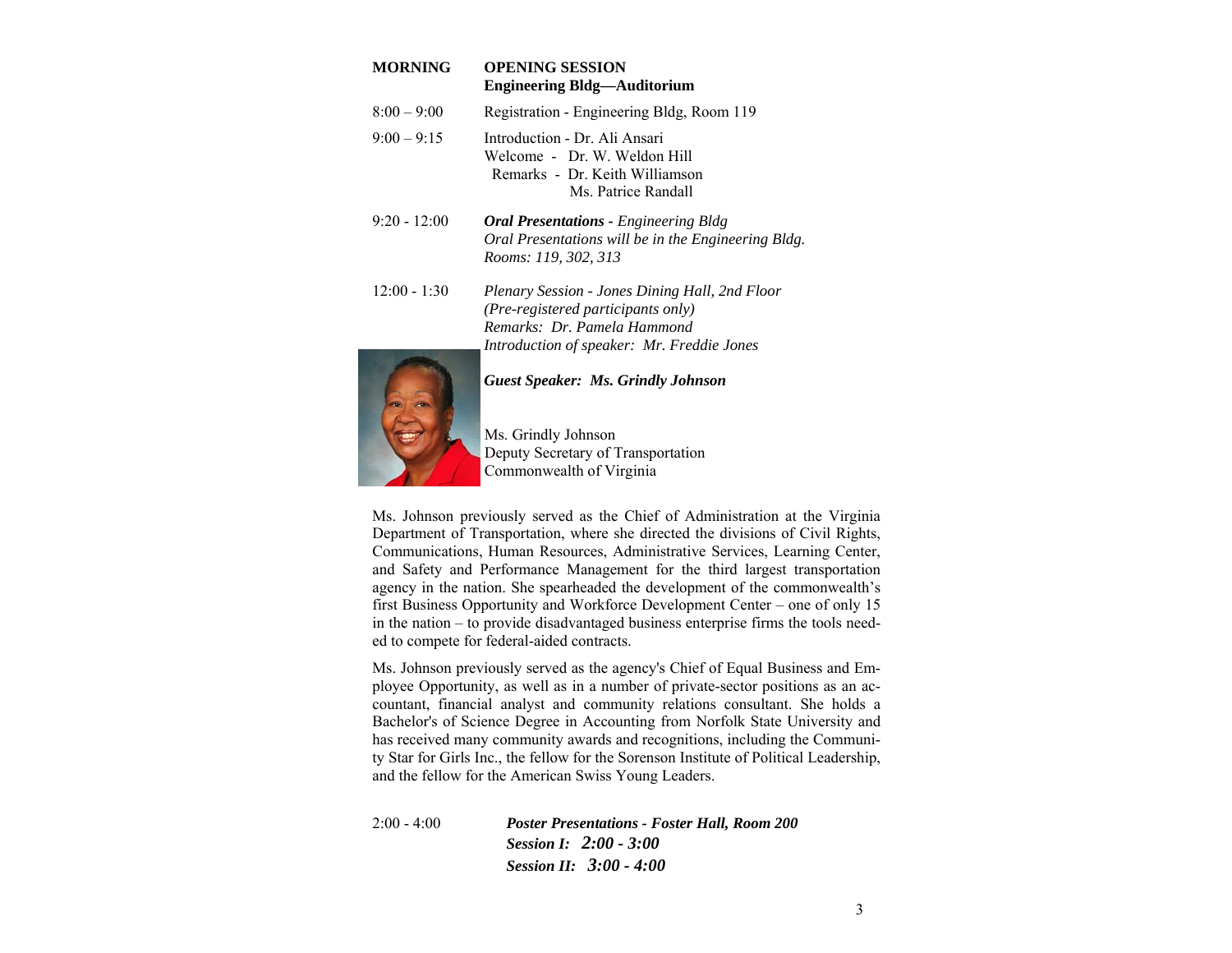## **ORAL PRESENTATIONS**

| <b>MORNING</b>  | <b>GROUP I</b> | <b>Engineering Bldg - Room 119</b>                                                                                                              |
|-----------------|----------------|-------------------------------------------------------------------------------------------------------------------------------------------------|
| $9:20 - 9:40$   |                | PINEMAP undergraduate Fellowship: Education Aim<br>Ahnaia White, Virginia State University                                                      |
| $9:40 - 10:00$  |                | The Effect of Organic vs. Conventional Management on<br>the Marketable Yield and Berry Quality in Virginia<br>High-Tunnel Strawberry Production |
|                 |                | Malcolm Galloway, Virginia State University                                                                                                     |
| $10:00 - 10:20$ |                | Using Seedling Transplants for Faster Establishment of<br>Native Warm-Season Forage Grasses                                                     |
|                 |                | Christos Galanopoulos, Virginia State University                                                                                                |
| $10:20 - 10:40$ |                | Agonistic Displays in the "Non-displaying" Slevin's<br>Bunchgrass Lizard, Sceloporus slevini                                                    |
|                 |                | Victoria Brunson, Virginia State University                                                                                                     |
| $10:40 - 11:00$ | mer's Disease  | Microglia: A Possible Therapeutic Target for Alzhei-                                                                                            |
|                 |                | Kelley Buttler, Howard University                                                                                                               |
| $11:00 - 11:20$ | flammation     | The Effects of Picolinic Acid on LPS- induced Neuroin-                                                                                          |
|                 |                | Amissa Sei, Hampton University                                                                                                                  |
| $11:20 - 11:40$ | Frog           | Tough Love: Tadpole Deposition Behavior in<br>Ameerega trivittata, the Three-striped Poison-Arrow                                               |
|                 |                | Victoria Klimkowski, Virginia State University                                                                                                  |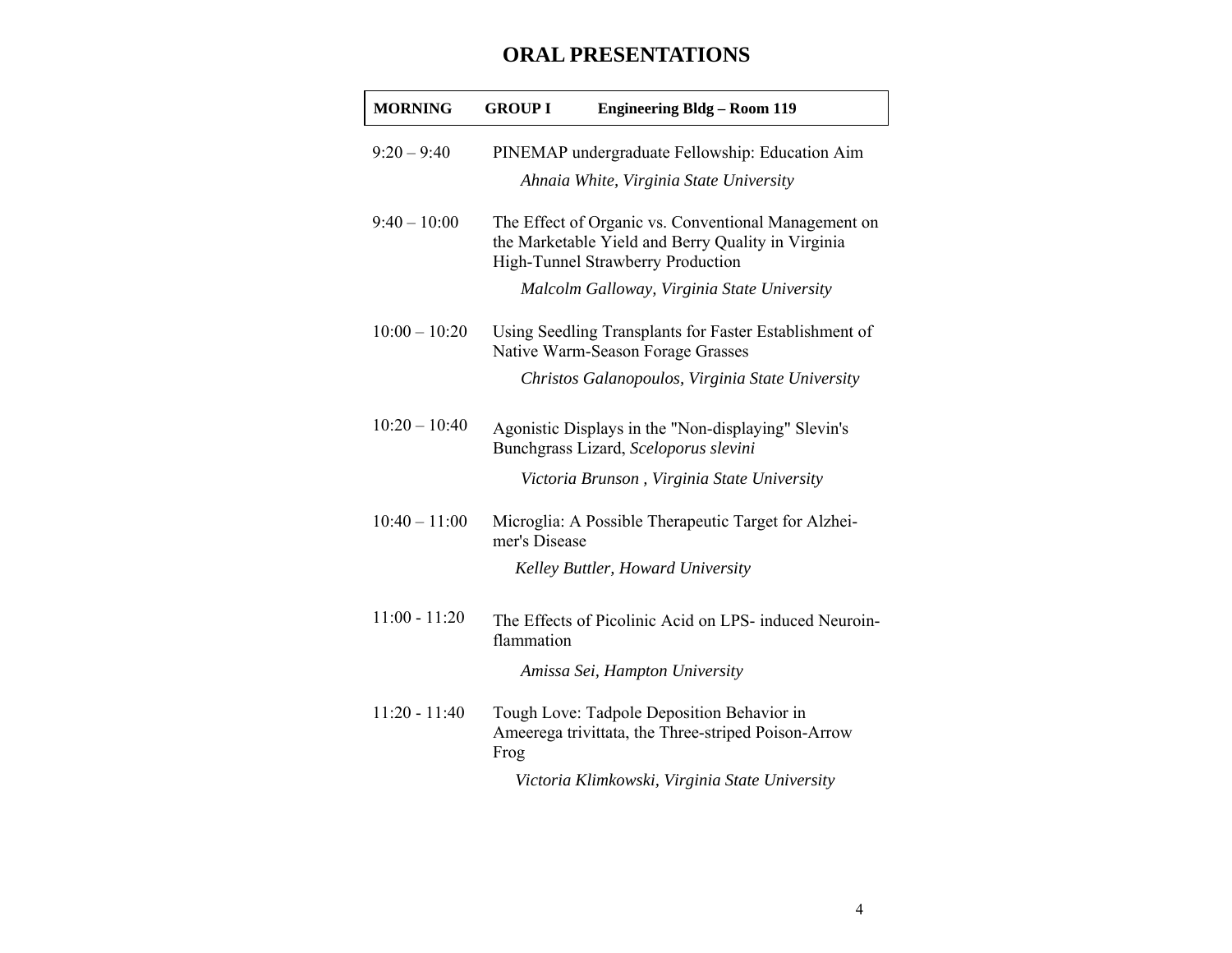| <b>MORNING</b>  | <b>GROUP II</b>             | <b>Engineering Bldg - Room 313</b>                                                                               |
|-----------------|-----------------------------|------------------------------------------------------------------------------------------------------------------|
| $9:20 - 9:40$   | tion Metal Chemistry        | Optimization of an Undergraduate Sol-Gel experiment<br>that Explores the Interface between Materials and Transi- |
|                 | <b>State University</b>     | Nicholas Pfab, R. Stiltoner & M. Thompson, Virginia                                                              |
| $9:40 - 10:00$  | crystals                    | Preparation and FTIR Characterization of Starch Nano-                                                            |
|                 |                             | Effina Jackson, Virginia State University                                                                        |
| $10:00 - 10:20$ |                             | Age vs. the Frequency of Dental Visits                                                                           |
|                 |                             | Mathew Brown, Virginia State University                                                                          |
| $10:20 - 10:40$ |                             | Determining the Impact of Infection from Improper Buri-<br>al Procedures during the Current Ebola Outbreak       |
|                 | folk State University       | Miranda Haviland, A. Reeder & T. Gunawansa, Nor-                                                                 |
| $10:40 - 11:00$ |                             | Long Term Behavior of Three Species in a Food Chain Model                                                        |
|                 |                             | Imani Wood, Virginia State University                                                                            |
| $11:00 - 11:20$ | Load-Induced Osteoarthritis | The Role of Subchondral Bone in the Progression of                                                               |
|                 |                             | Kendra Jones, Howard University                                                                                  |
| $11:20 - 11:40$ | in Virginia                 | Integrating ArcGIS and Erdas Imaging in Addressing<br>Security Concerns of Small and Medium-Sized Airports       |
|                 |                             | Jamie Owen, T. Ogunniyi, D. Whitehead & L. Robin-<br>son, Virginia State University                              |
| $11:40 - 12:00$ | The Sun-Mow                 |                                                                                                                  |

*Evan Dirksen, T. Skipper & A. Wheeler, Virginia State University*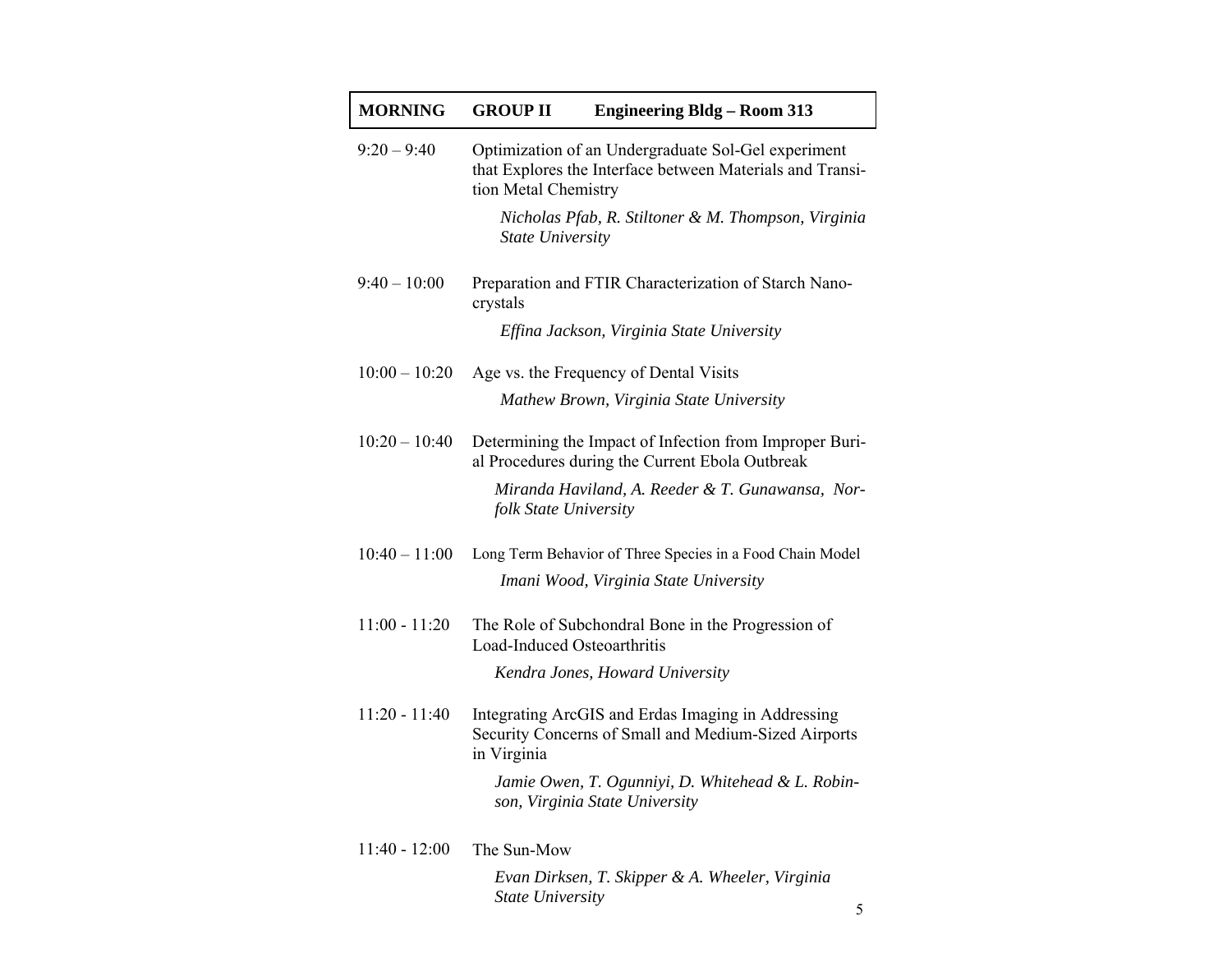#### **MORNINGEngineering Bldg—Room 302**

| $9:20 - 9:40$   | Autonomous Robotic Design<br>David Johnson & L. Albuquerque, Virginia State<br>University        |
|-----------------|--------------------------------------------------------------------------------------------------|
| $9:40 - 10:00$  | <b>Flight Vision: Turbulence Detection</b><br>Brandon Megna & H. Byrd, Virginia State University |
| $10:00 - 10:20$ | <b>Infrared Security System</b>                                                                  |
|                 | Aditya Nepali, M. Marcus & C. Crawford, Virginia<br><b>State University</b>                      |
| $10:20 - 10:40$ | Magnetic Levitation Automation                                                                   |
|                 | Kaaba White & K. Washington, Virginia State Uni-<br>versity                                      |
| $10:40 - 11:00$ | Protection Against Gun Violence                                                                  |
|                 | Candice Brown, N. Broadnax & A. King, Virginia<br><b>State University</b>                        |
| $11:00 - 11:20$ | Signal Processing with Universal Software Radio Periph-<br>eral                                  |
|                 | Brandon Harrington, Virginia State University                                                    |
| 11:20 - 11:40   | Treasure Application Protection System (TAPS)                                                    |
|                 | Britton Bean, M. Bryant & N. Jefferson, Virginia<br><i><b>State University</b></i>               |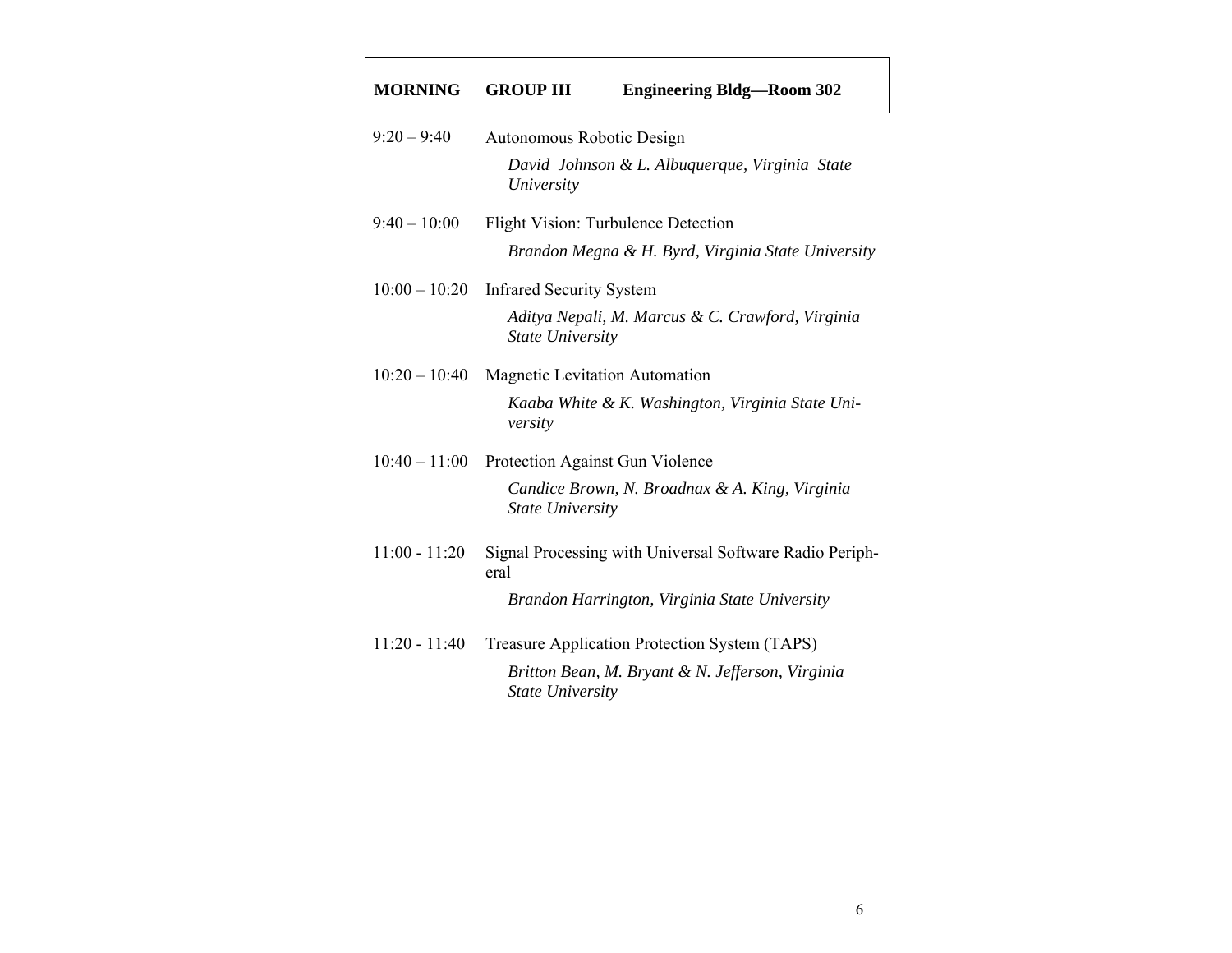### **POSTER PRESENTATIONS SESSION I**

| <b>Poster</b><br># | <b>AFTERNOON - FOSTER HALL - ROOM 200</b><br>$2:00 - 3:00$                                                                                                                                    |
|--------------------|-----------------------------------------------------------------------------------------------------------------------------------------------------------------------------------------------|
| 1                  | Antibiotic Resistant Bacteria in Agricultural Soils: Quantities of Antibiotic<br>Resistance Genes in Soils Impacted by Dairy Manure Inputs<br>Crystal Smitherman, Hampton University          |
| 2                  | Monitoring of Water Quality at Watersheds in Virginia and Mapping the Sites<br>with ArcGIS<br>Mina Williams, Virginia State University                                                        |
| 3                  | Cell Adhesion Molecules and Oocyte Development<br>Joshua Burton, Hampton University                                                                                                           |
| 4                  | Cytotoxicity in Mammalian Cell Culture Treated with Antibiotic Nocathiacin<br>Shalanda Grier, Hampton University                                                                              |
| 5                  | Does Turbidity and Temperature have an Effect on the Reproduction of E.<br>Coli?<br>Anqunett Tolliver & J. Coleman, Virginia State University                                                 |
| 6                  | Evaluation of Phenolic-linked Bioactive Functionality of Juneberry and Win-<br>ter-Hardy Grape for Type 2 Diabetes and Hypertension Management<br>Stephanie Dunton, Virginia State University |
| 7                  | Goat Genome<br>Rowan Allen, Virginia State University                                                                                                                                         |
| 8                  | Hyperglycemia Associated with Protease Inhibitors in an Urban HIV-Infected<br>Minority Patient Population<br>Kirsten Lassiter & G. Roache', Virginia State University                         |
| 9                  | Identification of Virulence Factors in Vibrio Species Isolates from the 2009<br>Bermuda Fish Die-off<br>Jordan Bluford, Norfolk State University                                              |
| 10                 | Identifying the presence of Plasmodium Species in Ethiopian Anopheles<br>Mosquitoes<br>Ennessa Curry, Howard University                                                                       |
| 11                 | Immature Neuron Population in the Amygdala of Cognitively Declining<br>Monkeys: an Alzheimer's Study<br>Honoree' Brewton, Howard University                                                   |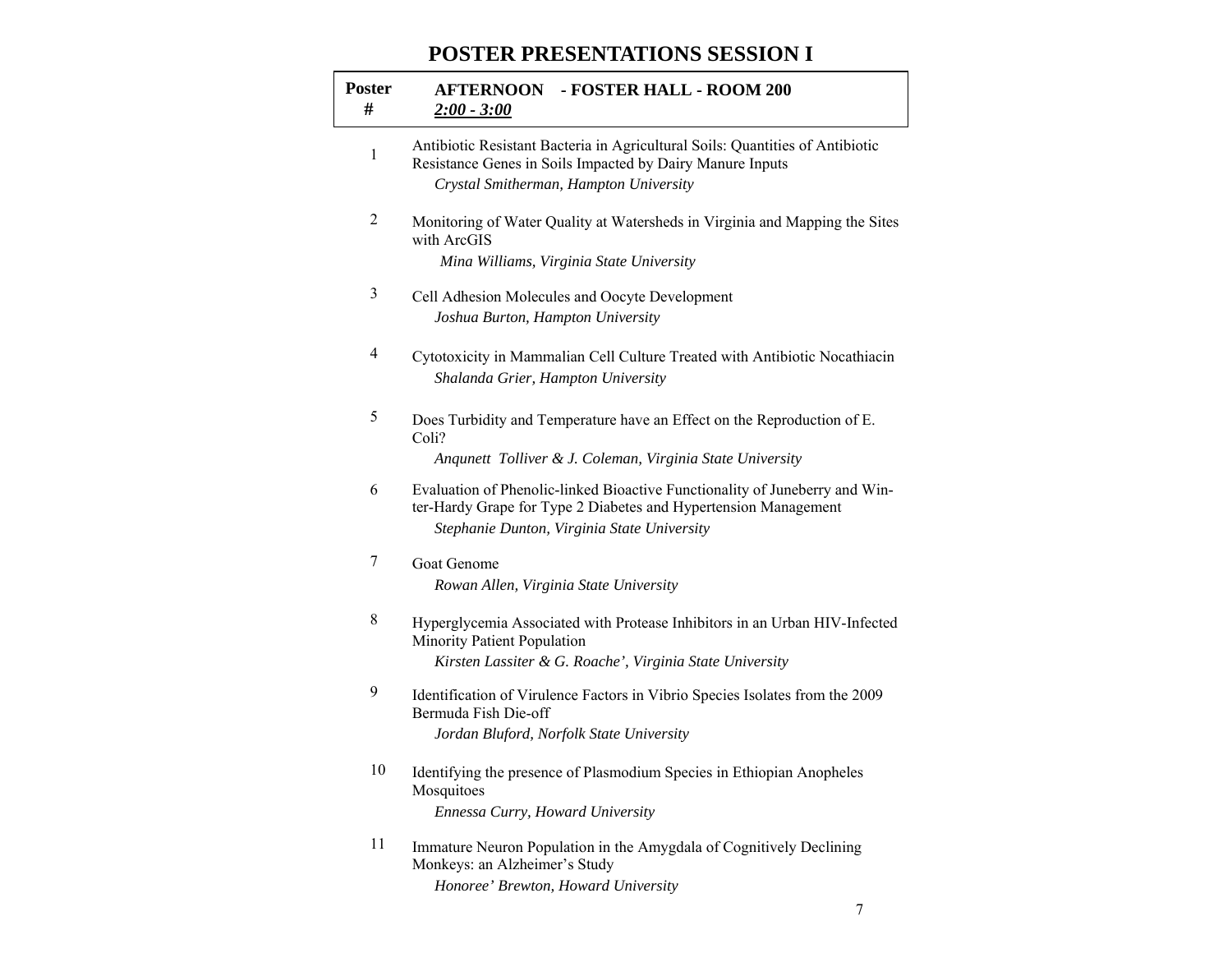### **Poster # Session I:** *FOSTER HALL - ROOM 200; 2:00 - 3:00*

| 12 | Light and Temperature's Effect on Macro-Invertebrates Population Along<br>the Appomattox James River                                                             |
|----|------------------------------------------------------------------------------------------------------------------------------------------------------------------|
|    | Thorn Raton, D. Mosley & M. Turner, Virginia State University                                                                                                    |
| 13 | Prevalence of Salmonella on Chicken<br>Cineya Thomas, T. Harold & K. Starr, Virginia State University                                                            |
| 14 | Antimicrobial Activity of Silver-Silica-Doped Titania Nanocomposite Thin<br>Films Prepared by Sol-Gel Approach<br>Brianna Griffin, Virginia State University     |
| 15 | Fabrication of Titania-based Nanocomposites with Potential Antimicrobial<br>Properties<br>Kathryn Day & L. Duckett, Virginia State University                    |
| 16 | 3D Printing of Wheel Holders – Thermomechanical Design<br>Chris Norfleet, A. Clark & N. Carrington, Virginia State University                                    |
| 17 | Deformation Behavior of Fibers<br>James Finnie & J. Perry, Virginia State University                                                                             |
| 18 | Digital Design Manufacturing and Process Monitoring for Impeller Fabri-<br>cation<br>Marthony Hobgood, Virginia State University                                 |
| 19 | Effects of Preheating on the Friction Stir Welding Process<br>Andwele Grant & D. Chavis, Virginia State University                                               |
| 20 | Examination of the Relationship between Effective Dose and Risk of Expo-<br>sure Induced Death due to Space Radiation<br>Roslyn Jones, Virginia State University |
| 21 | Extent of Dopant Activation after Microwave and Rapid Thermal Anneals<br>Using Similar Heating Profiles<br>Taliya Gunawansa, Norfolk State University            |
| 22 | Quantifying the Performance of Spatial and Temporal Early Warning Sig-<br>nals of Disease Elimination<br>Dominic Gray, Norfolk State University                  |

8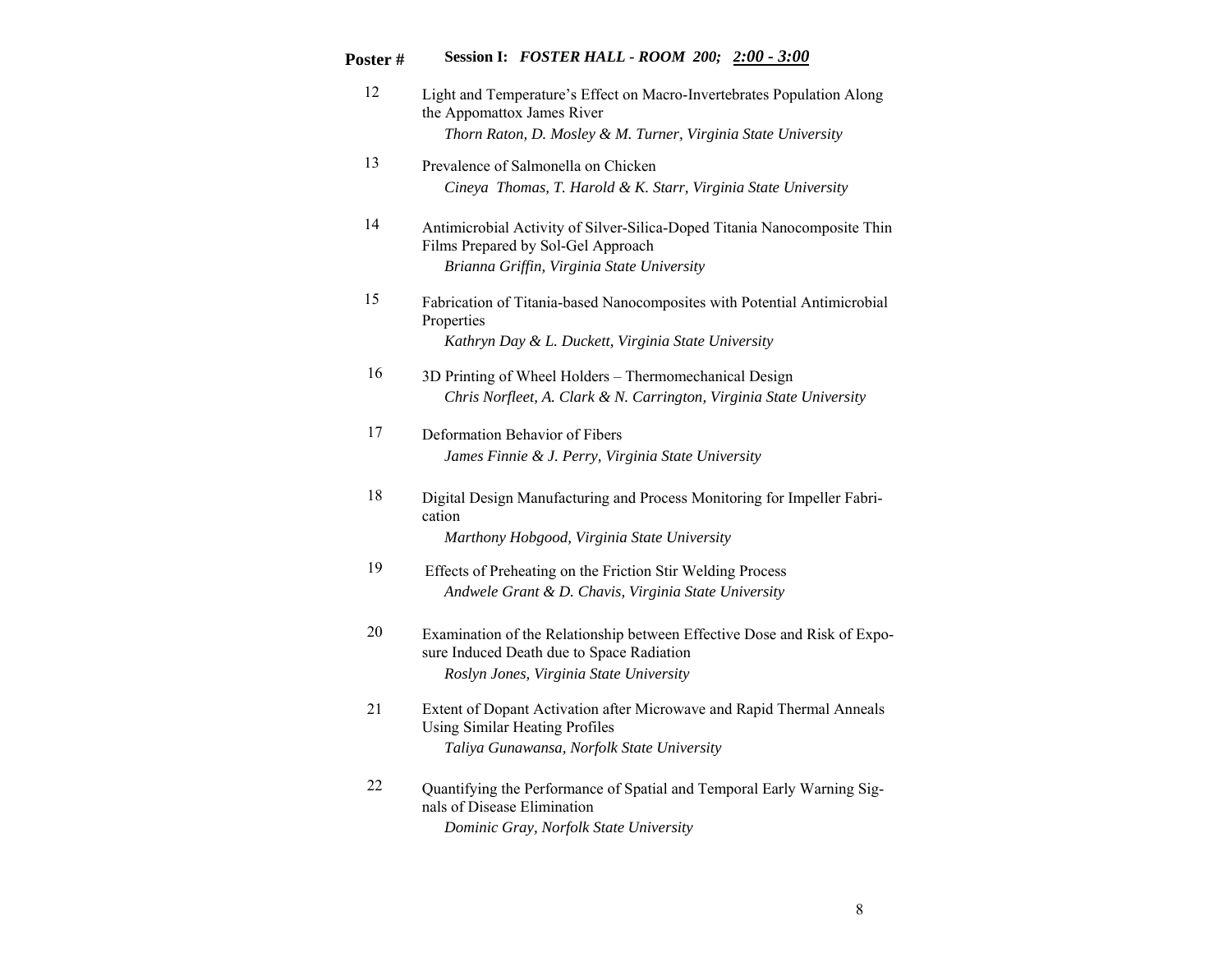#### **Poster #** *Session I: FOSTER HALL - ROOM 200; 2:00 - 3:00*

- 23 Effects of Parent-Child Communication on Substance Use in African American Youth *Lexus Lang, X. Walker & C. Denslinger, Virginia State University*
- 24 History of Parental Drug Use and the Likelihood of Crack/Cocaine use in a Baltimore City Sample of Drug Users *Bria Clark & G. Blanden, Virginia State University*
- 25 Perceived Classroom Structures and the Effects on Students' Mental, Physical, and Social Behavior *Micheale Marcus, Virginia State University*
- 26 The Ability of Eating Habits to Predict Cardiovascular Reactivity to Stress *Shakira Miles, Virginia State University*
- 27 Biomedical and Genetic Characterization of Antimicrobial Activity Produced by Pseudomonas sp. GM24 Rebecca Castro, Hampton University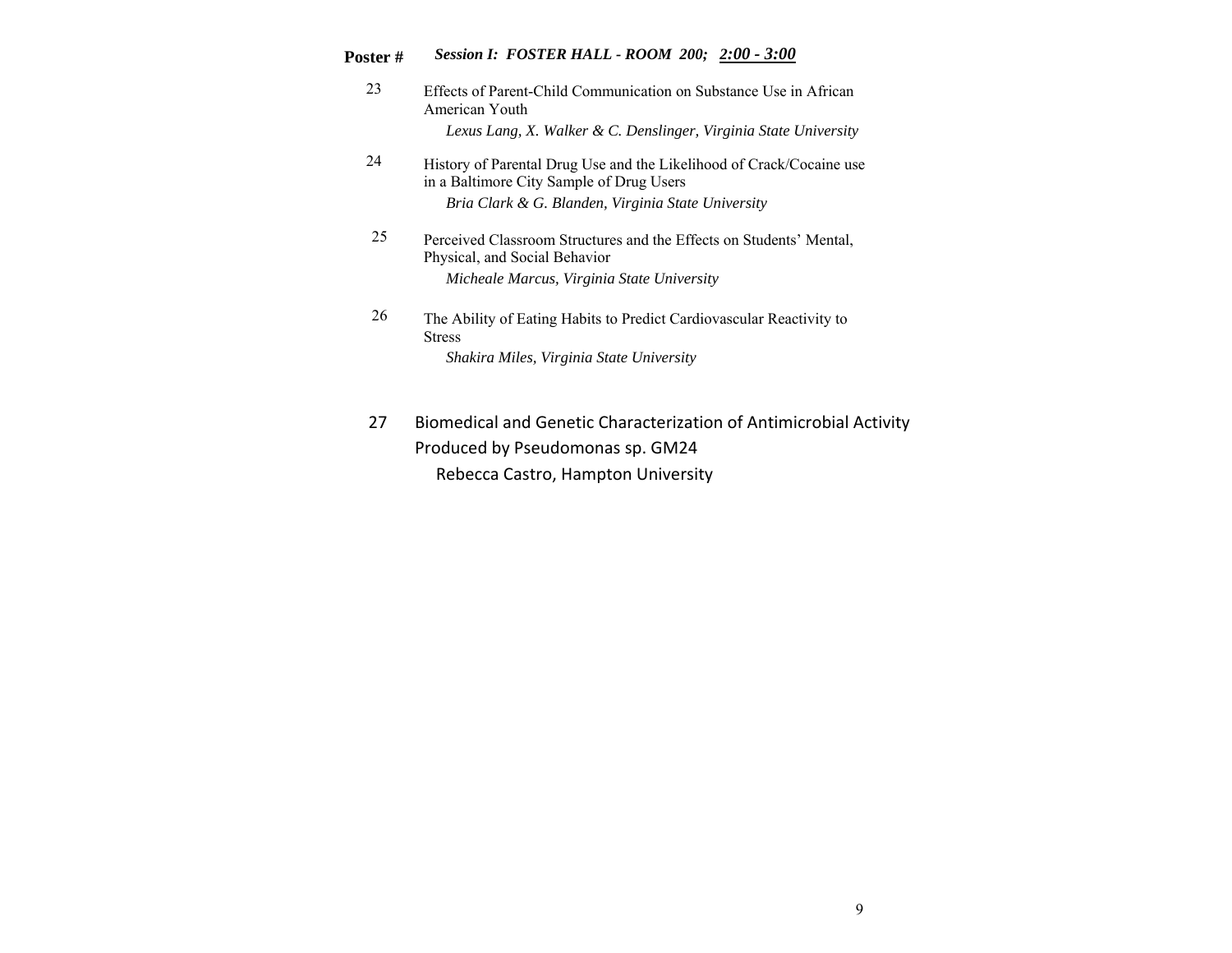#### **POSTER PRESENTATIONS SESSION II**

| <b>Poster</b><br># | <b>AFTERNOON - FOSTER HALL - ROOM 200</b><br>$3:00 - 4:00$                                                                                                                            |
|--------------------|---------------------------------------------------------------------------------------------------------------------------------------------------------------------------------------|
| 1                  | Overview of Water Quality Trends and Presence of E. coli in Virginia Riv-<br>ers                                                                                                      |
|                    | Adrienne Harden, Virginia State University                                                                                                                                            |
| 2                  | Water Quality Monitoring at Lake Chesdin, Appomattox River, and City<br>Point in Hopewell                                                                                             |
|                    | Latia Jackson, Virginia State University                                                                                                                                              |
| 3                  | Reduction of Immature Neurons in the Amygdala of Pediatric SIV-Infection                                                                                                              |
|                    | Amanda Holmes, Howard University                                                                                                                                                      |
| 4                  | Salmonella Isolation with the Use of Poultry Products                                                                                                                                 |
|                    | Aliya Abramson, Virginia State University                                                                                                                                             |
| 5                  | Sequence and Genome Mapping of Domestic Goat (Capra hircus)                                                                                                                           |
|                    | Jessica Lyons, N. Vaan & C. Vivas, Virginia State University                                                                                                                          |
| 6                  | Sexual Selection vs. Sexual Preference                                                                                                                                                |
|                    | Kayla Street, Virginia State University                                                                                                                                               |
| 7                  | Testosterone as a Mediator of Variation in Basal Metabolic Rate and Activi-<br>ty in Relation to Reproductive Condition and Photoperiod in White-footed<br>Mice (Peromyscus leucopus) |
|                    | Stephanie McDonnel, College of William and Mary                                                                                                                                       |
| 8                  | The Impact of Fluoridated Water Pollution on the Development of Pre-<br>metamorphic Rana catesbeiana                                                                                  |
|                    | Jennifer Bailey & R. Hopkins, Norfolk State University                                                                                                                                |
| 9                  | The Impact of the Environmental Pollutants Perfluorooctane Sulfonate<br>(PFOS) and Sodium Fluoride on Aquatic Organisms                                                               |
|                    | Herbert Smith & D. Dubose, Norfolk State University                                                                                                                                   |
| 10                 | The Prevalence of Salmonella on Raw Chicken Skin<br>Angelique Davis & T. France, Virginia State University                                                                            |
| 11                 | The Prevalence of Salmonella on Chicken from Different Processors                                                                                                                     |

*Madison Cook & B. Darrisaw, Virginia State University*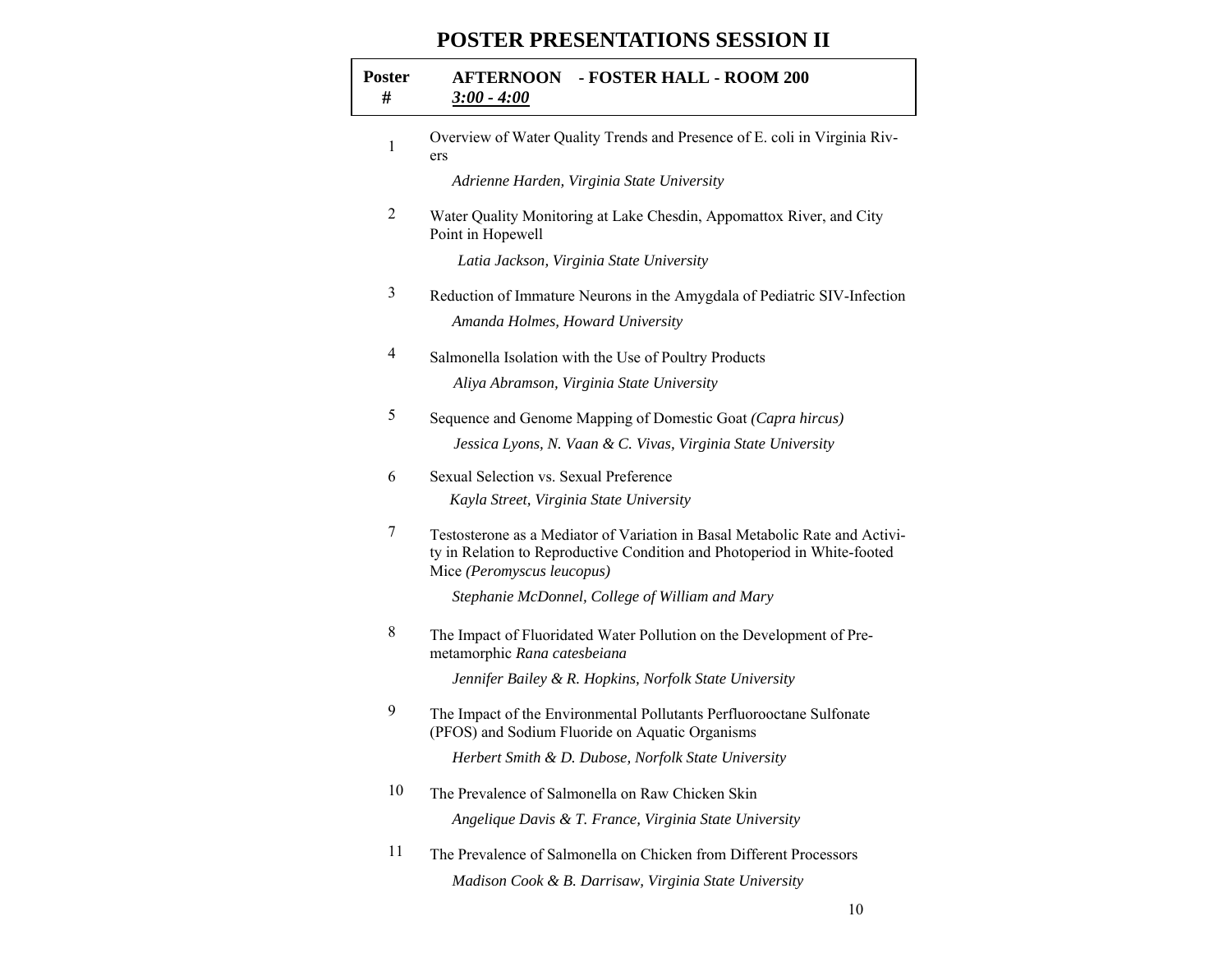## **Poster # Session II:** *FOSTER HALL - ROOM 200; 3:00 - 4:00*

- 12 Uncovering PKCα's Role in Alzheimer's Disease *Kevin White, Howard University*
- 13 Ligand and Symmetry Effects on Magnetic Susceptibility: Comparison of High Spin Distorted Tetrahedral Complexes *Lakisa Duckett, Virginia State University*
- 14 Vibrational Spectroscopy Effect of Fatty Acids and Polyphenols in Coconut Oil on Cell Cultures *Niesha Paul, F. Baro & B. Redd, Virginia State University*
- 15 New Methods Of Surface Measurement *Danielle Bryan & R. Ballard, Virginia State University*
- 16 The Quadcopter Lift Forces *Kelvin Parker, W. Dildy & A. Baras, Virginia State University*
- 17 VSU Formula SAE Racecar *Raymond Crowder, III, Virginia State University*
- 18 Analyzing The Linear Relationship Between Tenacity, Denier, and Modulus *Sharniece Vaughan , Virginia State University*

- 19 Lorenz Model & Its Application *Ebony Albritton, Virginia State University*
- 20 The Ability of Perceived Stress and Math Anxiety to Predict Cardiovascular Reactivity to a Math Test *Montel Williams, Virginia State University*
- 21 The Association between Depression, Mindfulness, and Alcohol Use in VSU students: A Preliminary Study *Bridget Blackshear & G. Blanden, Virginia State University*
- 22 The Correlation of African American Male's Well Being, Depression, and Substance Use Behaviors between Family Communication *Lowell Octave, K. Oto & B. Wallace, Virginia State University*